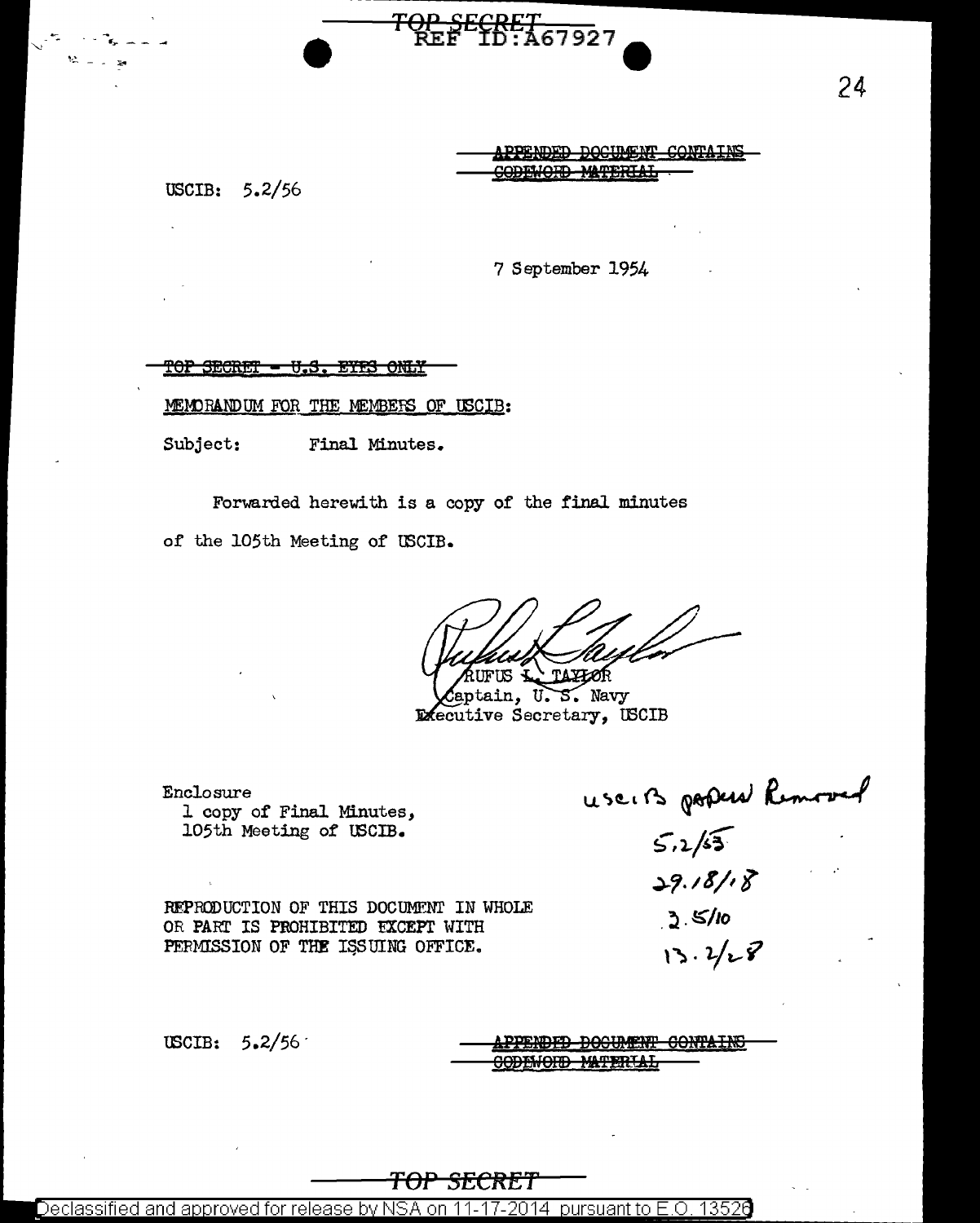OONFIDENTIAL - U.S. EYES ONLY

----------------- - -

#### ONE HUNDRED FIFTH MEETING

CONFIDENTIAL

## OF THE

#### UNITED STATES COMMUNICATIONS INTELLIGENCE BOARD

Lt. General C. P. Cabell. Acting Chairman

PRESENT:

 $\frac{1}{2}$ 

ž, ی د پير چ

| DEFENSE:             | Mr. W. H. Godel<br>(for General G. B. Erskine, USMC (Ret.))                                     |
|----------------------|-------------------------------------------------------------------------------------------------|
| <b>STATE:</b>        | Mr. W. P. Armstrong, Jr.                                                                        |
| NSA:                 | Lt. General R. J. Canine, USA                                                                   |
| FBI:                 | Mr. S. D. Ellis<br>(for Mr. L. V. Boardman)                                                     |
| CIA:                 | Mr. H. D. Sheldon                                                                               |
| <u>ARMY:</u>         | Brigadier General R. A. Schow<br>(for Major General A. G. Trudeau)                              |
| NAVY:                | Rear Admiral C. F. Espe                                                                         |
| AIR FORCE:           | Major General M. Lewis<br>(for Major General J. A. Samford)                                     |
| EXECUTIVE SECRETARY: | Captain R. L. Taylor, USN                                                                       |
| SECRETARIAT:         | Mr. H. D. Jones<br>Mrs. D. O. Tucker<br>W. P. Macones, CTC, USN                                 |
| ALSO PRESENT:        |                                                                                                 |
| <u>DEFENSE</u> :     | Mr. P. J. Patton                                                                                |
| <b>STATE:</b>        | Mr. F. Howe<br>Mr. T. A. Polyzoides<br>Mr. R. F. Packard                                        |
| MSA:                 | Captain D. M. Agnew, USN<br>Captain J. S. Holtwick, USN<br>LCDR P. J. Karl<br>Mr. B. K. Buffham |

CONFIDENTIAL

 $\sim 10$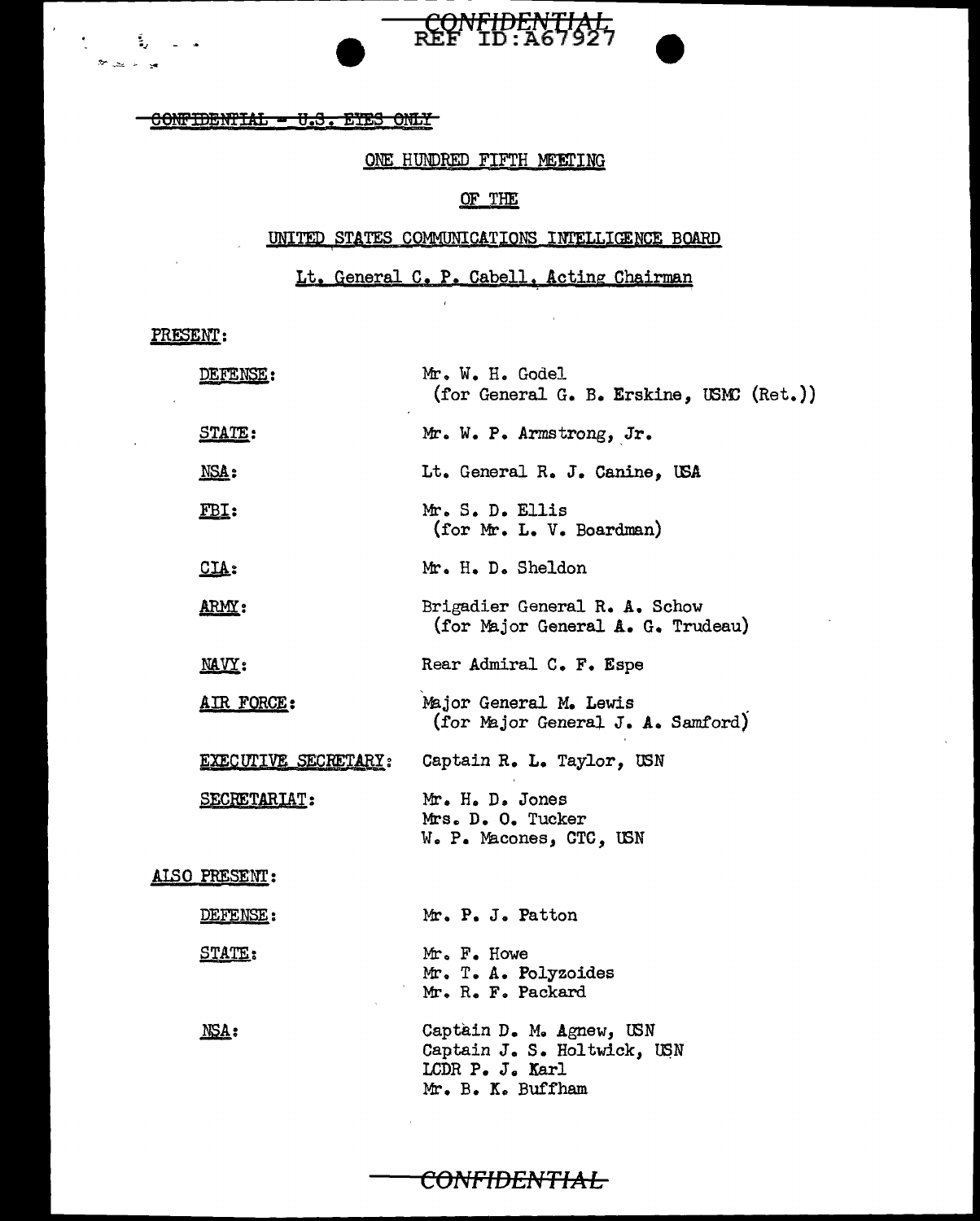# CONFIDENTIAL - U. S. EYES ONLY

 $\pmb{\theta}$ 

| CLA:                | Mr. W. H. Wheeler                                                                                    |
|---------------------|------------------------------------------------------------------------------------------------------|
| ARMY:               | Brigadier General F. Mason<br>Colonel J. P. Kaylor<br>Lt. Colonel R. Leffers<br>Major A. L. Millican |
| NAVY:               | Captain W. M. McCormick                                                                              |
| AIR FORCE:          | Lt. Colonel F. J. Harrold, Jr.<br>Major W. S. J. Curley<br>Captain A. T. Miller                      |
| COMMITTEE CHAIRMAN: | Lt. Colonel H. C. Simmons, USAF (Intelligence)                                                       |

<del>GONFIDENJAA</del>407

**OGA** 

The One Hundred Fifth Meeting of the United States Communications<br>Intelligence Board was held in the Projection Room, Administration<br>Building, Central Intelligence Agency, at 1430, on Friday, 13 August 1954.

<del>CONFIDENTIAL</del>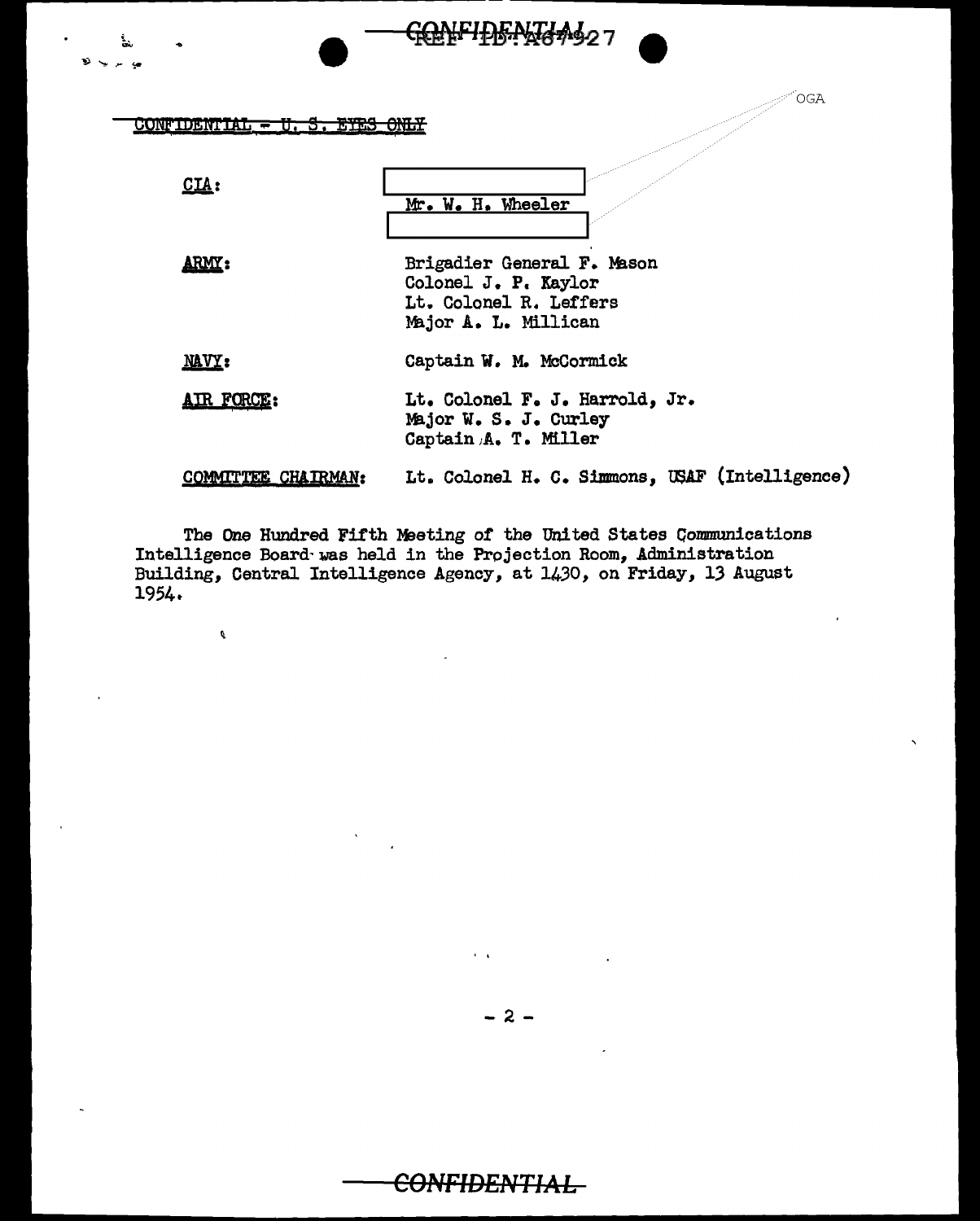TOP SECRET - U.S. EYFS ONLY

 $\ddot{\text{c}}$ 

 $\varepsilon_{_{\alpha}}$  $\sim$ 

## ONE HUNDRED FIFTH MEETING

TOP SEGRET 57927

# OF THE

# UNITED STATES COMMUNICATIONS INTELLIGENCE BOARD

#### CORRECTION SHEET

| Page, Paragraph<br>of Final Copy      |               | TEXT (Tentative and FINAL)                                                                                                                                                                                                                     |
|---------------------------------------|---------------|------------------------------------------------------------------------------------------------------------------------------------------------------------------------------------------------------------------------------------------------|
| Page $8$ , Para $7$ ,<br>Add sentence | FINAL:        | "An expression of views from the Joint Chiefs of<br>Staff is expected."                                                                                                                                                                        |
| Page 10, Para $4$ ,<br>Line 2         | FINAL:        | Delete "the information" at beginning of line.                                                                                                                                                                                                 |
| Page 11, Para 3,                      | TENTATIVE:    | "MR. SHEIDON stated that the fundamental question<br>is the release of 'third agency' information."                                                                                                                                            |
|                                       | FINAL:        | "MR. SHELDON stated that another fundamental<br>question is the release of 'third agency'<br>information."                                                                                                                                     |
| Page 12, Para 2                       | TENTATIVE:    | "MR. GODEL pointed out  it is a<br>matter over which the Board has expressed a desire<br>to take cognizance. It would therefore, he<br>indicated, be odd to now deny any USCIB concern<br>in acting on such matters. <sup><math>n</math></sup> |
|                                       | <b>FINAL:</b> | "MR. GODEL pointed out the policy<br>relationship between COMINT and ELINT has been<br>recognized in that the Board has expressed a<br>desire to have cognizance over both fields."                                                            |
| Page 13, Para 13                      | TENTATIVE:    | "MR. GODEL said he felt reluctant to give the<br>Report any degree of sanction as he views it only<br>one man's opinion and therefore would consider<br>release on that basis the least damaging course<br>of action."                         |
|                                       | FINAL:        | "MR. GODEL said he felt reluctant to give the<br>report US sanction because he views it only as<br>the opinion of an advisory group and, therefore,<br>would consider release on that basis to be the<br>least embarrassing course of action." |

TOP SECRET